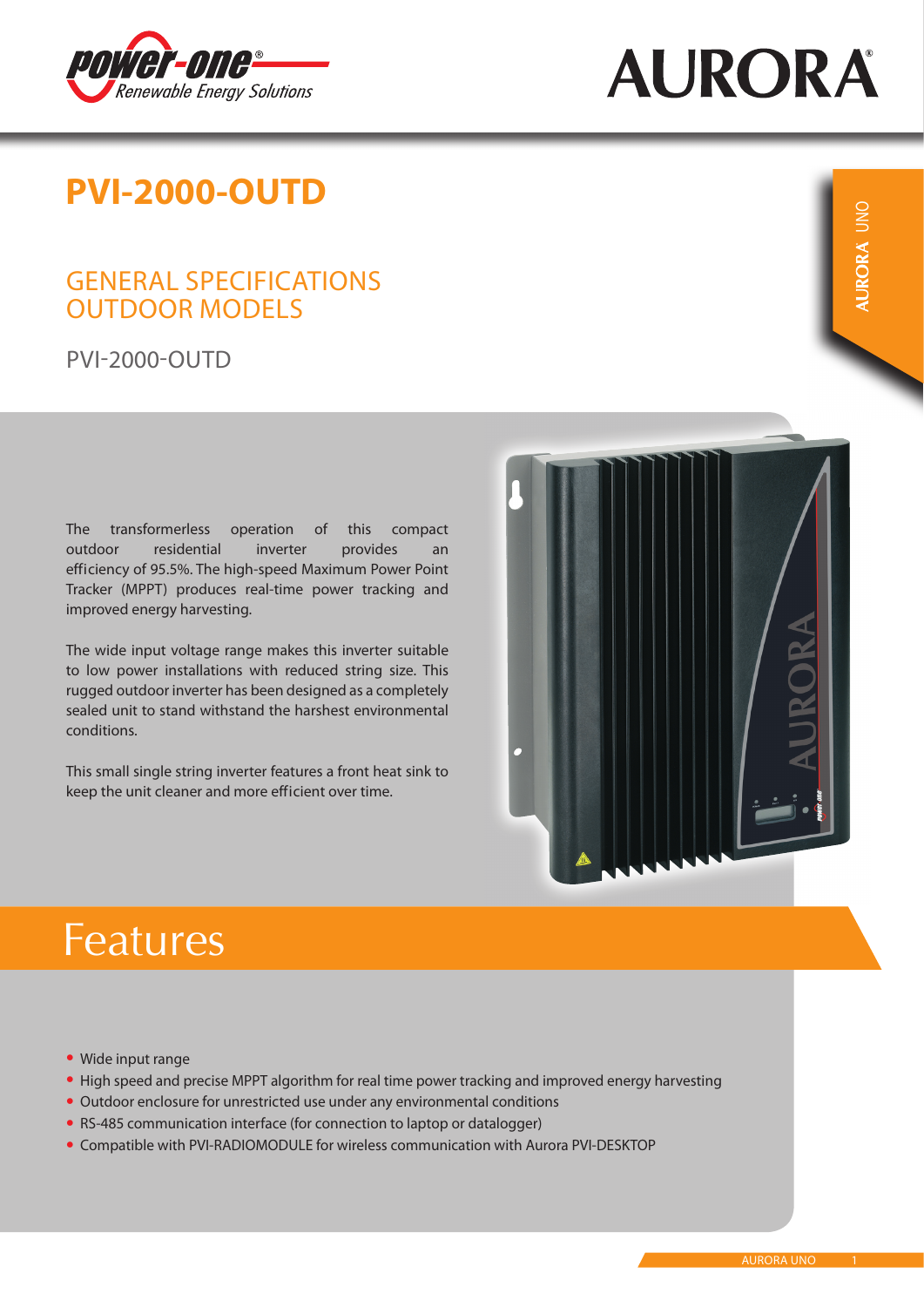## **Block Diagram and Efficiency Curves**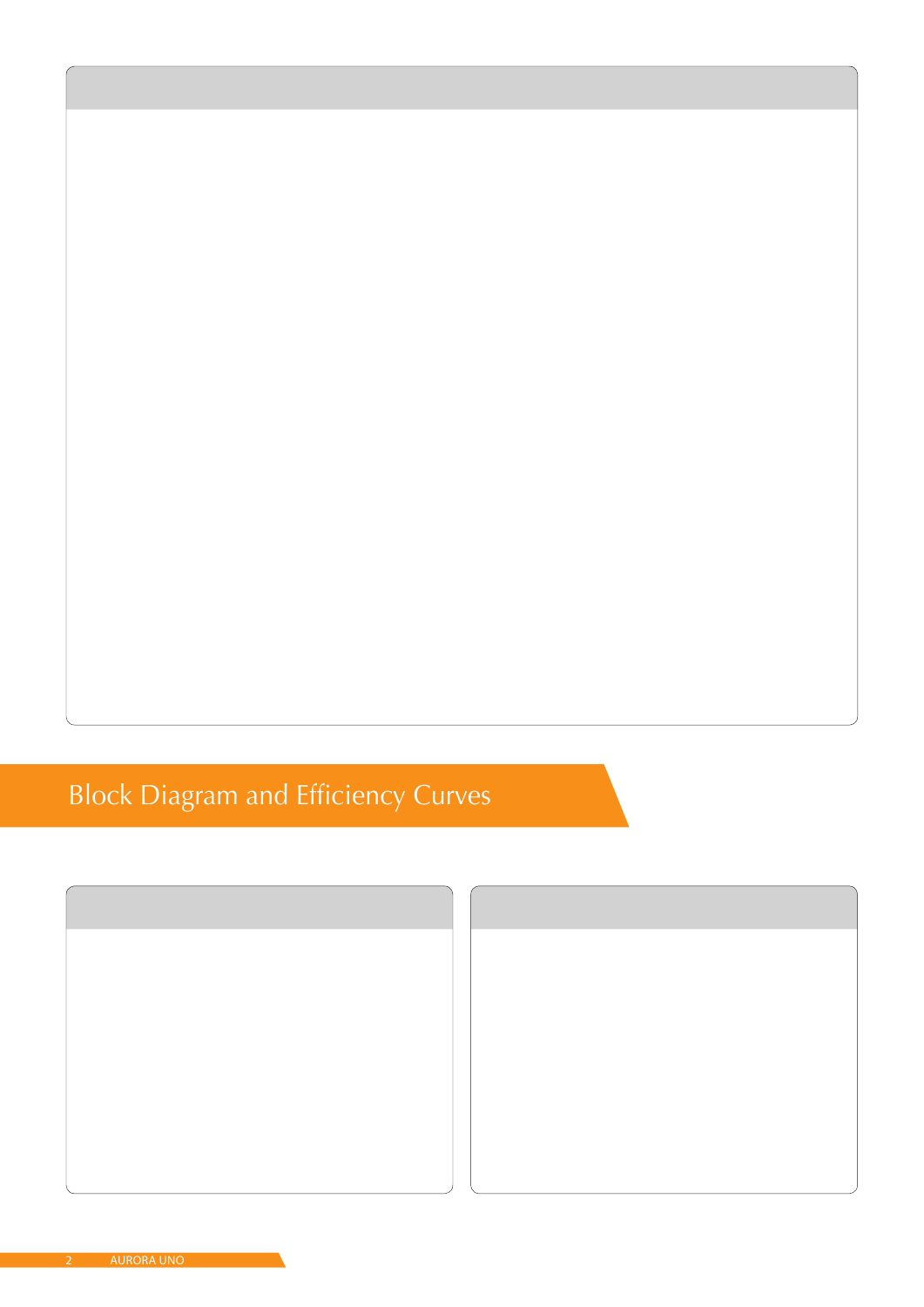| <b>PARAMETER</b>                                                                                 | <b>PVI-2000-OUTD</b>                                                      |  |  |
|--------------------------------------------------------------------------------------------------|---------------------------------------------------------------------------|--|--|
| <b>Input Side</b>                                                                                |                                                                           |  |  |
| Absolute Maximum DC Input Voltage (V <sub>max,abs</sub> )                                        | 600 V                                                                     |  |  |
| <b>Start-up DC Input Voltage (Vstart)</b>                                                        | 200 V (adj. 120350 V)                                                     |  |  |
| Operating DC Input Voltage Range (VdcminVdcmax)                                                  | $0.7 \times V_{\text{start}}$ 580 V                                       |  |  |
| Rated DC Input Power (Pdcr)                                                                      | 2100W                                                                     |  |  |
| <b>Number of Independent MPPT</b>                                                                | 1                                                                         |  |  |
| Maximum DC Input Power for each MPPT (P <sub>MPPTmax</sub> )                                     | 2100W<br>Linear Derating From MAX to Null [530V≤V <sub>MPPT</sub> ≤580V]  |  |  |
| MPPT Input DC Voltage Range (V <sub>MPPTmin,f</sub> V <sub>MPPTmax,f</sub> ) at P <sub>acr</sub> | 210530V                                                                   |  |  |
| DC Power Limitation for each MPPT with Independent                                               |                                                                           |  |  |
| Configuration of MPPT at Pacr, max unbalance example                                             | Not applicable                                                            |  |  |
| Maximum DC Input Current (I <sub>dcmax</sub> ) / for each MPPT (I <sub>MPPTmax</sub> )           | $10.0$ A $/$ 10.0 A                                                       |  |  |
| Maximum Input Short Circuit Current for each MPPT                                                | 12.0 A                                                                    |  |  |
| <b>Number of DC Inputs Pairs for each MPPT</b>                                                   | 1                                                                         |  |  |
| <b>DC Connection Type</b>                                                                        | Tool Free PV Connector WM / MC4                                           |  |  |
| <b>Input Protection</b>                                                                          |                                                                           |  |  |
| <b>Reverse Polarity protection</b>                                                               | Yes, from limited current source                                          |  |  |
| <b>Input Over Voltage Protection for each MPPT - Varistor</b>                                    |                                                                           |  |  |
| <b>Photovoltaic Array Isolation Control</b>                                                      | According to local standard                                               |  |  |
| <b>Output Side</b>                                                                               |                                                                           |  |  |
| <b>AC Grid Connection Type</b>                                                                   | Single phase                                                              |  |  |
| Rated AC Power (Pacr)                                                                            | 2000W                                                                     |  |  |
| <b>Maximum AC Output Power (Pacmax)</b>                                                          | 2000W                                                                     |  |  |
| Rated AC Grid Voltage (V <sub>acr</sub> )                                                        | 230 V                                                                     |  |  |
| <b>AC Voltage Range</b>                                                                          | $180264$ V <sup>(1)</sup>                                                 |  |  |
| Maximum AC Output Current (Iac,max)                                                              | 10.0A                                                                     |  |  |
| Rated Output Frequency (f <sub>r</sub> )                                                         | 50 Hz                                                                     |  |  |
| <b>Output Frequency Range (fminfmax)</b>                                                         | 4753 Hz (2)                                                               |  |  |
| Nominal Power Factor (Cosphi <sub>acr</sub> )                                                    | > 0.995                                                                   |  |  |
| <b>Total Current Harmonic Distortion</b>                                                         | < 2.5 %                                                                   |  |  |
| <b>AC Connection Type</b>                                                                        | Circular connector                                                        |  |  |
| <b>Output Protection</b>                                                                         |                                                                           |  |  |
| <b>Anti-Islanding Protection</b>                                                                 | According to local standard                                               |  |  |
| <b>Maximum AC Overcurrent Protection</b>                                                         | 16.0A                                                                     |  |  |
| <b>Output Overvoltage Protection - Varistor</b><br><b>Operating Performance</b>                  | $2(L - N / L - PE)$                                                       |  |  |
| Maximum Efficiency (η <sub>max</sub> )                                                           | 95.5%                                                                     |  |  |
| <b>Weighted Efficiency (EURO/CEC)</b>                                                            | $94.4\%$ / -                                                              |  |  |
| <b>Feed In Power Threshold</b>                                                                   | 10.0W                                                                     |  |  |
| <b>Stand-by Consumption</b>                                                                      | < 8.0 W                                                                   |  |  |
| <b>Communication</b>                                                                             |                                                                           |  |  |
| <b>Wired Local Monitoring</b>                                                                    | PVI-USB-RS485_232 (opt.), PVI-DESKTOP (opt.)                              |  |  |
| <b>Remote Monitoring</b>                                                                         | PVI-AEC-EVO (opt.), AURORA-UNIVERSAL (opt.)                               |  |  |
| <b>Wireless Local Monitoring</b>                                                                 | PVI-DESKTOP (opt.) with PVI-RADIOMODULE (opt.)                            |  |  |
| <b>User Interface</b>                                                                            | 16 characters x 2 lines LCD display                                       |  |  |
| <b>Environmental</b>                                                                             |                                                                           |  |  |
| <b>Ambient Temperature Range</b>                                                                 | -25+60°C /-13140°F with derating above 40°C/104°F                         |  |  |
| <b>Relative Humidity</b>                                                                         | 0100 % condensing                                                         |  |  |
| <b>Noise Emission</b>                                                                            | $<$ 40 db(A) $@$ 1 m                                                      |  |  |
| <b>Maximum Operating Altitude without Derating</b>                                               | 2000 m / 6560 ft                                                          |  |  |
| <b>Physical</b>                                                                                  |                                                                           |  |  |
| <b>Environmental Protection Rating</b>                                                           | IP 65                                                                     |  |  |
| Cooling                                                                                          | Natural                                                                   |  |  |
| Dimension (H x W x D)                                                                            | 420mm x 326mm x 141mm / 16.5" x 12.8" x 5.6"                              |  |  |
| Weight                                                                                           | < 14.5 kg / 32.0 lb                                                       |  |  |
| <b>Mounting System</b>                                                                           | Wall bracket                                                              |  |  |
| <b>Safety</b>                                                                                    |                                                                           |  |  |
| <b>Isolation Level</b>                                                                           | <b>Transformerless</b>                                                    |  |  |
| Marking                                                                                          | <b>CE</b>                                                                 |  |  |
| <b>Safety and EMC Standard</b><br><b>Grid Standard</b>                                           | EN 50178, EN61000-6-1, EN61000-6-3, EN61000-3-2, EN61000-3-3, AS/NZS 3100 |  |  |
| <b>Available Products Variants</b>                                                               | DK 5940, VDE 0126-1-1, G83/1, AS 4777                                     |  |  |
| <b>Standard</b>                                                                                  | PVI-2000-OUTD                                                             |  |  |
|                                                                                                  |                                                                           |  |  |

1. The AC voltage range may vary depending on specific country grid standard

2. The Frequency range may vary depending on specific country grid standard

 $1$  The AC Voltage Range may vary depending on specific country grid standard

<sup>2</sup> The Frequency Range may vary depending on specific country grid standard